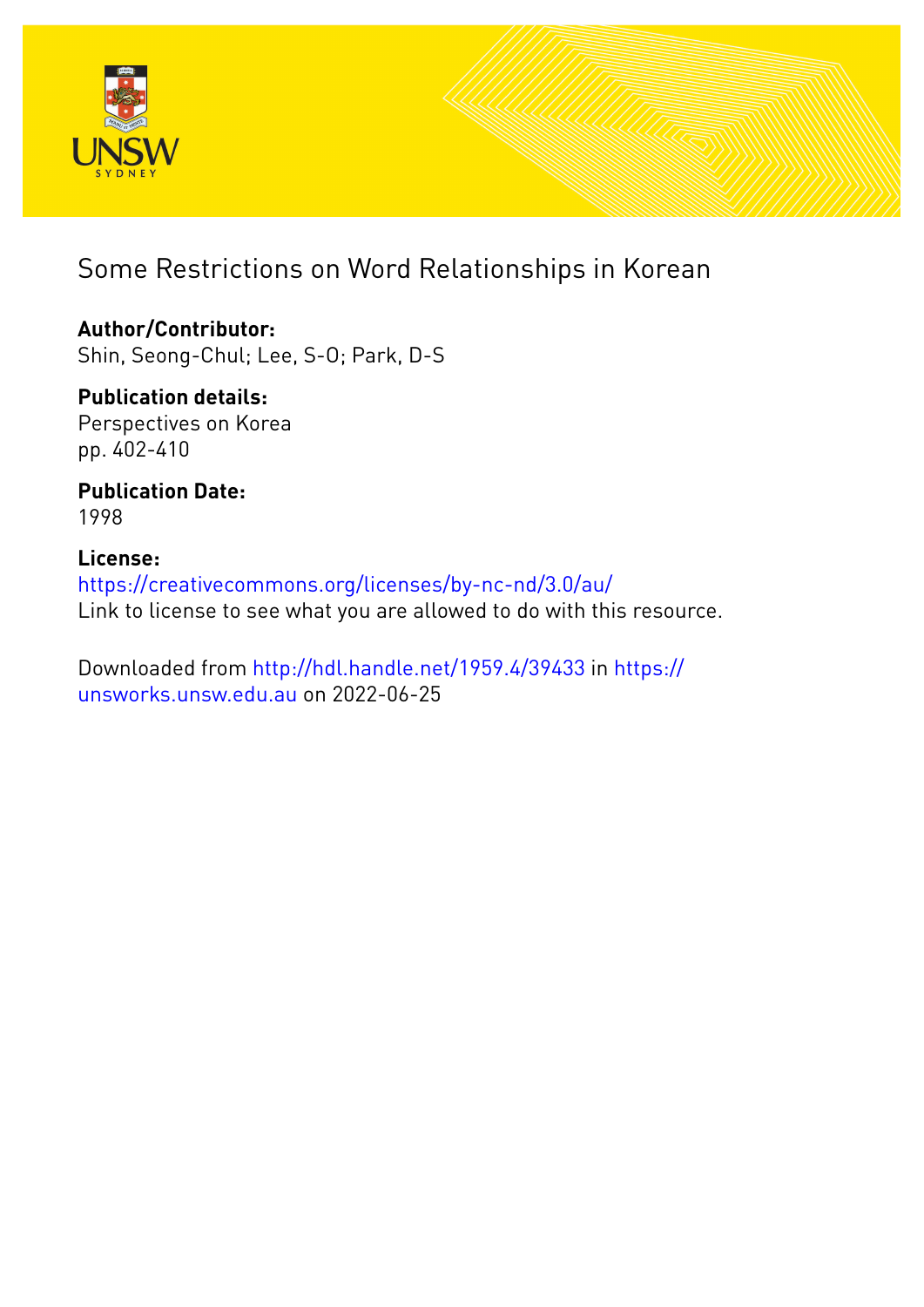## **Some Restrictions on Word Relationships in Korean**

**Seong-Chul Shin**

*University of New South Wales, Sydney 2052. s.shin@unsw.edu.au* 

### **1. Introduction**

It is possible for a form of a word to carry a meaning<sup>1</sup> when it is placed in an appropriate position within a sentence. This means that the relationships between words, generally called concord,<sup>2</sup> usually vary subject to the syntactic position of each word, even if two or more words represent the same meaning. Linguistic devices such as syntactic rules or a morphological analysis are unable to completely explain this semantic operation. This process involves an agreement relationship of meaning whereby each word must be placed in a certain position due to a number of restrictions (e.g. semantic, notional or socio-cultural) which require words to strictly differentiate their agreement to each other even in cases where the meaning is the same or similar.

 In everyday situations, native speakers use their language without being aware of this process, but in a foreign language learning situation there are a number of occasions when learners of the language produce awkward expressions because of their failure to keep the right relationship between words. And it is often noticed that repeated practice in a certain grammatical system such as substitution or pattern drills do not pave the way for a high rate of success in producing expressions in the right relationship. In other words, learners' sufficient knowledge about the conceptual meaning of a word and grammatical rules to combine words do not satisfy their mastery of the foreign language. In addition to the knowledge, it is necessary for learners to have a complete understanding of complex semantic relationships as well as socio-cultural implications surrounding the relationships in order to acquire a high level of fluency and accuracy in

<sup>&</sup>lt;sup>1</sup> This is one of the most controversial and ambiguous terms in linguistic theory. I shall take the term in its everyday sense—lexical and grammatical/structural meaning.

<sup>&</sup>lt;sup>2</sup> There are some linguists who use the word "agreement" as a synonym for the term "concord". Some American linguists including Bloomfield use the word "congruence". *A Dictionary of Grammatical Terms in Linguistics* (R. L. Trask, Routledge, London and New York, 1993, p. 54) defines concord as "the grammatical phenomenon by which the appearance of one item in a sentence in a particular form requires a second item which is grammatically linked with it to appear in a particular form…". *The Longman Dictionary of Applied Linguistics* (J. Richard, J. Platt and H. Weber, Longman, Harlow, 1985, P. 56) defines it as "a type of grammatical relationship between two or more elements in a sentence, in which both or all elements show a particular feature."

Copyright©1998 Seong-Chul Shin. In Sang-Oak Lee and Duk-Soo Park (eds.), *Perspectives on Korea*, pp 402-410. Wild Peony, Sydney, 1998. ISBN 0-9586526-6-X.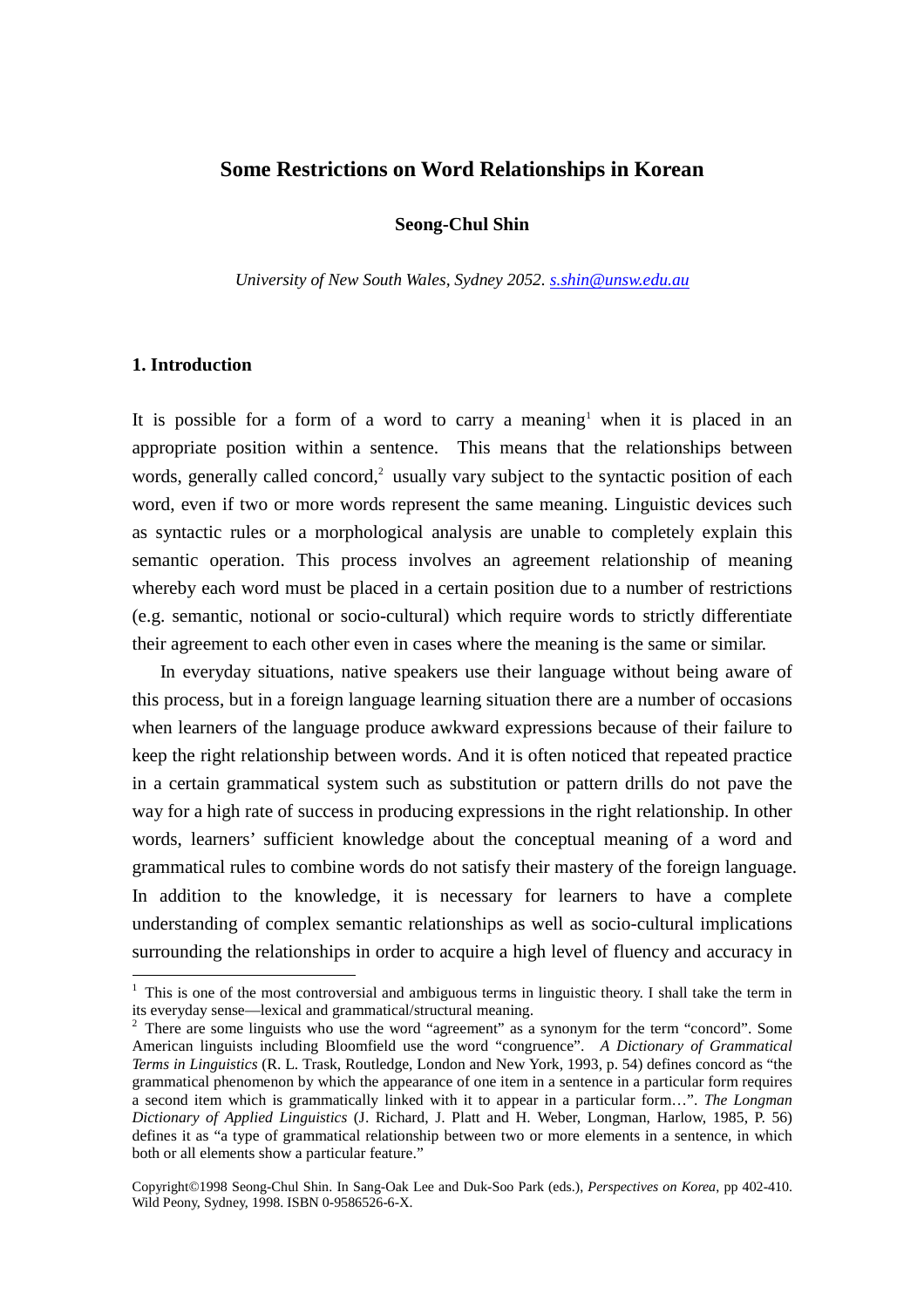the foreign language (cf. Ch'on and Kim, 1994: 337-338).

 As in other languages, Korean contains a large variety of words in complex concord relationships, which may be one of the characteristics of the language and needs particular attention in learning Korean as a foreign language. In fact, there are a number of occasions when learners of Korean, particularly Korean as a foreign language, make mistakes on account of their complete unawareness of or lack of skill in concord relationships between words in Korean. For instance, take these examples.

- (1) \* *Nu-ga yi yuri my*ŏ*lmang shik'y*ŏ*nni?* Who destroyed this [window] glass?
- (2) *\* Pilm-e jongmar-i wass*ŏ*yo.*  (Lit.) The end came to the film.<sup>3</sup>

 The above two examples may have nothing wrong with them grammatically, i.e. syntactically, but they are wrong semantically. These mistakes made by non-native speakers of Korean are brought about by discord or disagreement in the relationships between words. Concord between words, therefore, is important in not only the syntactical aspect but also in the semantic aspect, and in order to facilitate the learner achieving a high level of proficiency in the language, identifying the right concord between words in Korean should not be overlooked.

 By examining some practical examples where learners make mistakes most often and/or that have a high potential for causing mismatch in their speech acts, this paper intends primarily to identify from the viewpoint of teaching and learning Korean as a foreign/second language some major restrictions in meaning which are followed to keep the right concord relationships between words. In this regard, this study aims to provide an understanding of the characteristic relationships between words in Korean, which will in turn minimize communicative errors which can be caused by mismatching words, and will thereby develop in students accurate and fluent communication skills in the Korean language.

 The materials presented in this study, although limited, have been collected from various sources such as Korean course books and textbooks for foreign learners, Korean language learners' essays and composition, bilingual dictionaries and everyday language.

<sup>&</sup>lt;sup>3</sup> It is not possible to identify exactly who said these sentences, but it appears that Sentence (1) was said by a Peace Corpsman working in Korea in the sixties who found a window pane broken in a junior high school classroom and Sentence (2) was created by a missionary who meant to say that his camera film had run out.

Copyright©1998 Seong-Chul Shin. In Sang-Oak Lee and Duk-Soo Park (eds.), *Perspectives on Korea*, pp 402-410. Wild Peony, Sydney, 1998. ISBN 0-9586526-6-X.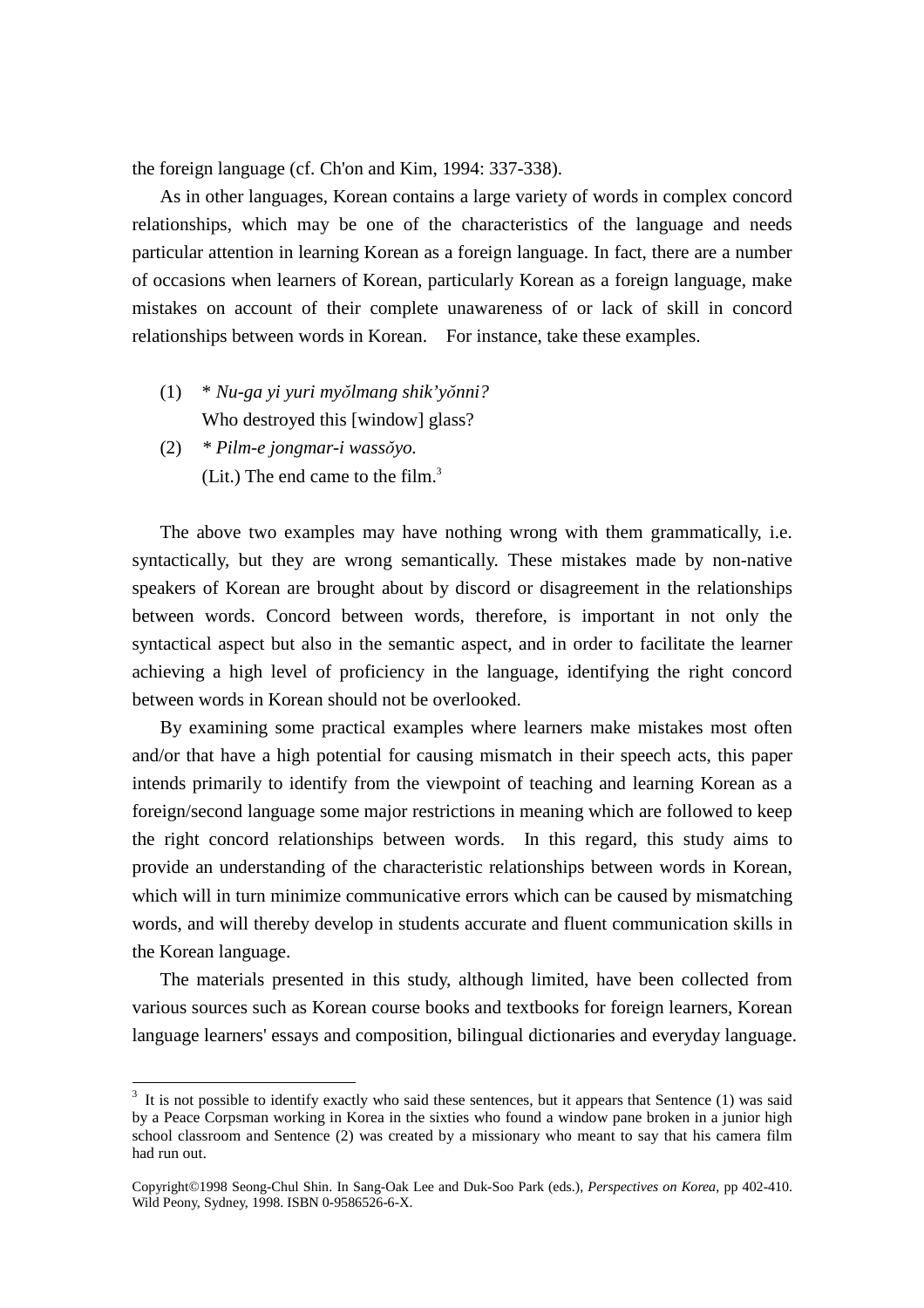For other appropriate examples some previous studies in this area<sup>4</sup> have been referred to.

## **2. Semantic Restrictions in Word-Relationships**

As in syntax, where there are a number of syntactic restrictions including so-called "cooccurrence restriction"<sup>5</sup> that are followed to maintain "co-occurrence relation" between syntactic features, so too there are at semantic and lexical levels some important restrictions that follow semantic concord relationships between words. It is therefore possible—and this in fact is occasionally noticed from students' writing and speech that lack of knowledge about and familiarity with the semantic restrictions in Korean may lead learners of the language to make mistakes by matching as follows:

- (3) *Os-*ŭ*l ss*ŏ*yo.* (or ...*shin*ŏ*yo*). Put [your] clothes on.
- (4) *Moja-r*ŭ*l ib*ŏ*yo.* (or ...*kky*ŏ*yo*). Put [your] hat on.
- (5) *Changgab-*ŭ*l shin*ŏ*yo.* (or *...ib*ŏ*yo*). Put [your] gloves on.
- (6) *Shin-*ŭ*l ib*ŏ*yo.* (or ...*ss*ŏ*yo*). Put [your] shoes on.

There are various categories of semantic restrictions. The above examples are controlled by one of those restriction factors; other word-relationships are affected by other categories of restrictions. For instance, sentences like the following:

(7) *Haraboji-n*ŭ*n y*ŏ*lshi-e chayo.* 

Grandfather goes to bed [lit. plain form (PL) of "sleep"] at 10.

(8) Ŏ*je m*ŏ*ri-r*ŭ*l pe*ŏ*ss*ŏ*yo.* [I] had my hair cut [lit. "cut down", as a tree/finger] yesterday.

<sup>4</sup> About twenty years ago a handful of Korean linguistics started doing research in this area, but little progress has been made so far. In particular, viewed from the standpoint of teaching Korean as a foreign language, little or no results of a systematic study in this field have been produced. The examples given in the previous studies were, in principle, for Korean speakers and some of them are included in this article because of their potential applicability, especially to advanced-level students.

<sup>&</sup>lt;sup>5</sup> "...any kind of limitation on the simultaneous occurrence in a syntactic structure of two elements, with reference either to their presence or absence or to their form." R. L. Trask, *op.cit*., p.63.

Copyright©1998 Seong-Chul Shin. In Sang-Oak Lee and Duk-Soo Park (eds.), *Perspectives on Korea*, pp 402-410. Wild Peony, Sydney, 1998. ISBN 0-9586526-6-X.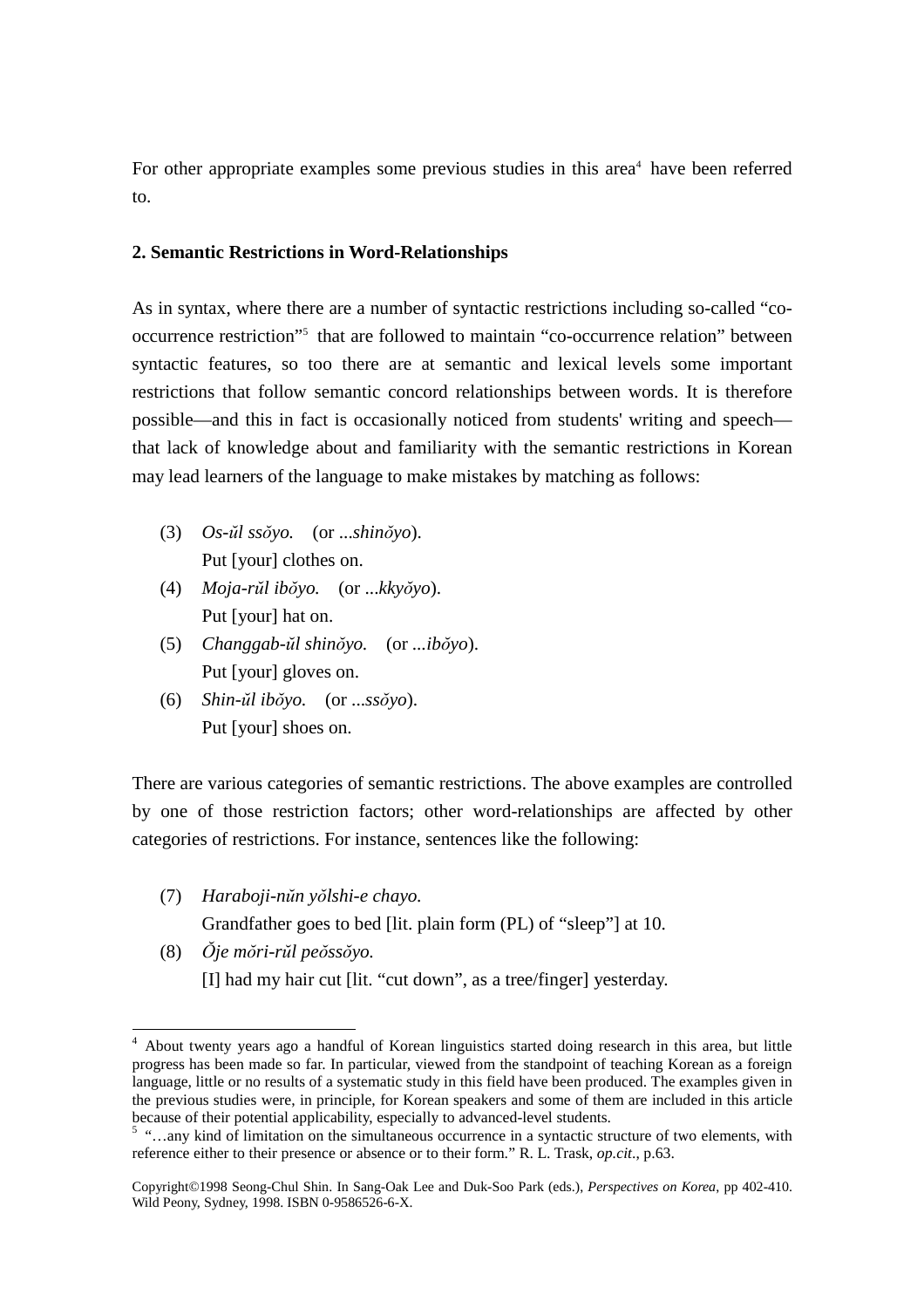are unacceptable in concord relationships, irrespective of their concepts or grammatical domain. The verbs in (7) and (8) must be changed to *chumuseyo* (the honorific form of "sleep/go to bed") and *kkakkass*ŏ*yo* (past tense form of "to cut" [hair]) in order to produce correct expressions to match one another. These correlations are not defined by syntactic restrictions but by semantic and non-linguistic restrictions of socio-cultural or customary nature.

 After analysing and classifying some practical examples collected from various sources including the ones produced by learners of Korean, this study was able to identify five major restriction factors most likely to control the acceptability of wordrelationships. These semantic restrictions will be discussed with some examples in the following five sections.

#### **2. 1 Restriction in Usage of Words**

It seems that one of the frequent errors produced by learners of Korean as a foreign language is due to insufficient understanding of the lexical meaning of an individual word or its usage in the sentence. In other words, learners of Korean tend to fail to produce an expression appropriate to a certain context, first, because of a failure to grasp the accurate lexical meaning of a word but, more importantly, also because of lack of knowledge about how it is properly used in their speech acts, i.e. how to properly match other constituents in the sentence. The cause of this mismatch is not likely to be learners' lack of knowledge of a contrastive or opposite meaning of a word, but from their insufficient understanding of how an independent word relates to other lexical elements in the sentence. In the following examples, it is no wonder that native speakers of Korean would feel a certain degree of resistance one way or another.

- (9) \**Kim-s*ŏ*nsaengnim s*ŭ*ngjin-*ŭ*l ch'ihahamnida.*  [I] congratulate [you] upon [your] promotion, Teacher Kim.
- (10) \**Mur*ŭ*p sangch'*ŏ*ga pokku toe*ŏ*ss*ŭ*mnida.*

The wounded knee has been restored-[to its former condition].

(11) \**Nae shigye-hago ch*ŏ*nhy*ŏ *ttok kat'*ŭ*n got kat'ae.*  It [your watch] looks perfectly/entirely like mine.

 In the example sentence (9), it is understood that the word *ch'ihaha* ("to congratulate") is only used when a superior or senior praises a subordinates or junior.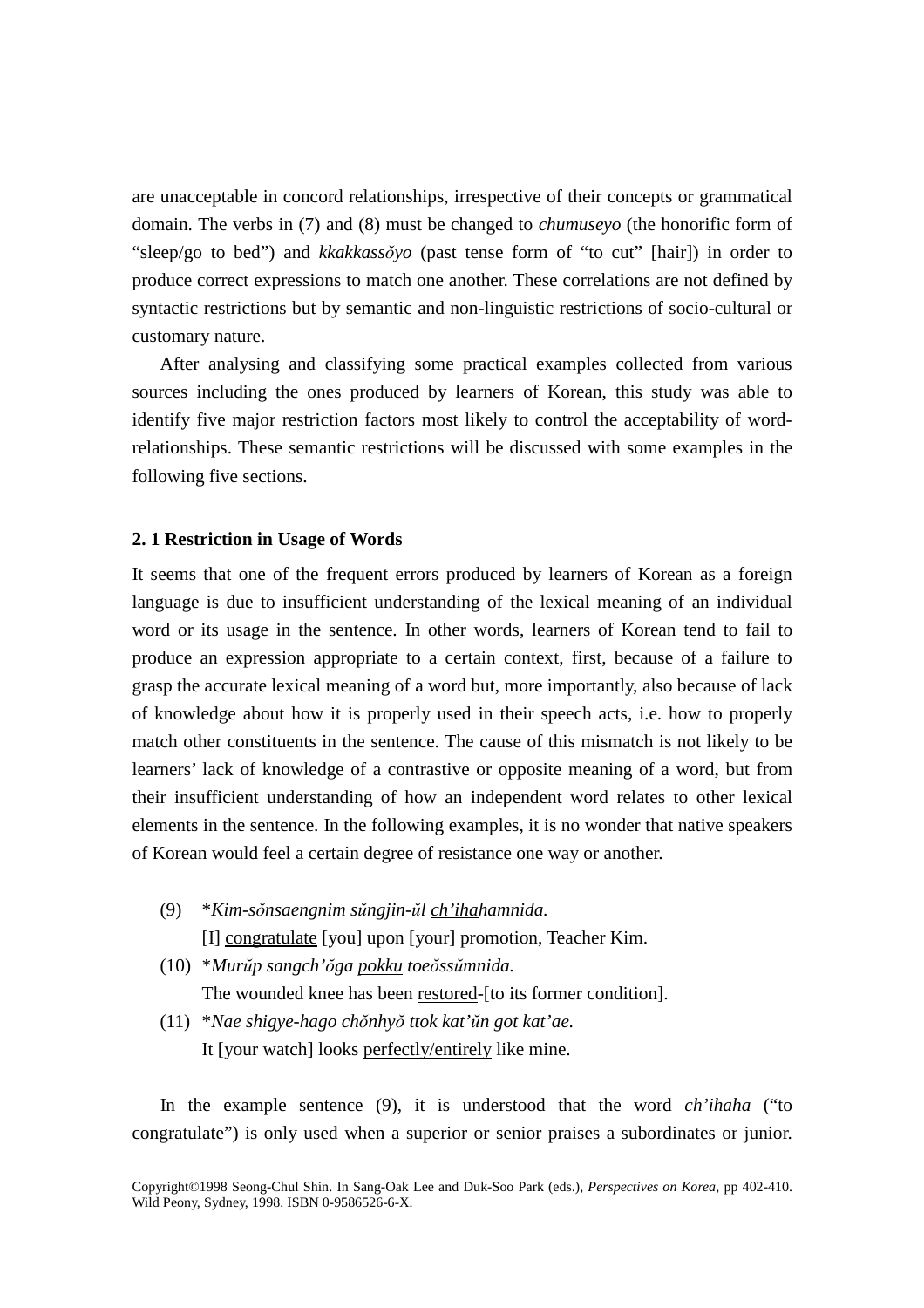To honour a colleague or superior/senior, it is appropriate to use the word *ch'ukhaha* ("to congratulate"). The word *pokku* ("recovery/restoration") in example (10) can be used for rehabilitation work on railway and road, but to describe the healing of a wound on the body of a human and an animal, *hoebok* ("recovery") is considered the right word to use. And in example (11), the word *ch*ŏ*nhy*ŏ ("entirely") is only used when emphasizing the speaker's negative assertion, always accompanied by a negative verb ending. To emphasize a positive assertion, it is correct to use the word *aju* ("quite/entirely"). The use of a word here, therefore, is restricted by its relationship with other lexical constituents appearing both explicitly and implicitly in the speakers' sentence. A sentence controlled by this restriction can carry a sentential meaning only when a word satisfies its semantic features within the sentence.

### **2. 2 Restriction in Relative Meaning**

A number of Korean vocabulary items carry a contrast in inclination of meaning, such as happiness and unhappiness or positive and negative (cf. Chon, Park *et al*. 1982: 201- 203). Contrastive meanings of a word are often not clearly defined even in dictionaries so that even some native speakers of Korean may become confused when attempting to make a distinction between them. However, there is a restriction which controls relative meaning of words. The following examples show sentences that are semantically abnormal or unnatural due to the disagreement in meaning between words and the misunderstanding of the relative meanings of a word:

- *mae-u*, meaning "very" (positive), and *mopshi*, meaning "terribly" (negative)
- (12) \**K*ŭ *soshik-*ŭ*l t*ŭ*r*ŭ*ni mopshi kipp*ŏ*yo.* I'm terribly happy to hear that news.
- (13) ?*K*ŭ *soshik-*ŭ*l t*ŭ*r*ŭ*ni mae-u s*ŭ*lp'*ŏ*yo.*  I'm very sad to hear that news.

Korean-English or English-Korean dictionaries usually define the words underlined in the above examples as items which contain the two opposite meanings within the same entry. In sentence (12), however, it is appropriate to use the word *mae-u* when something has turned out happily or something has been solved, while the word *mopshi* in sentence (13) is used when something has turned out unluckily or something remains wrong. Although these words and other vocabulary items of this sort can be interpreted as their opposites, this would only happen in an unusual or extreme context, when it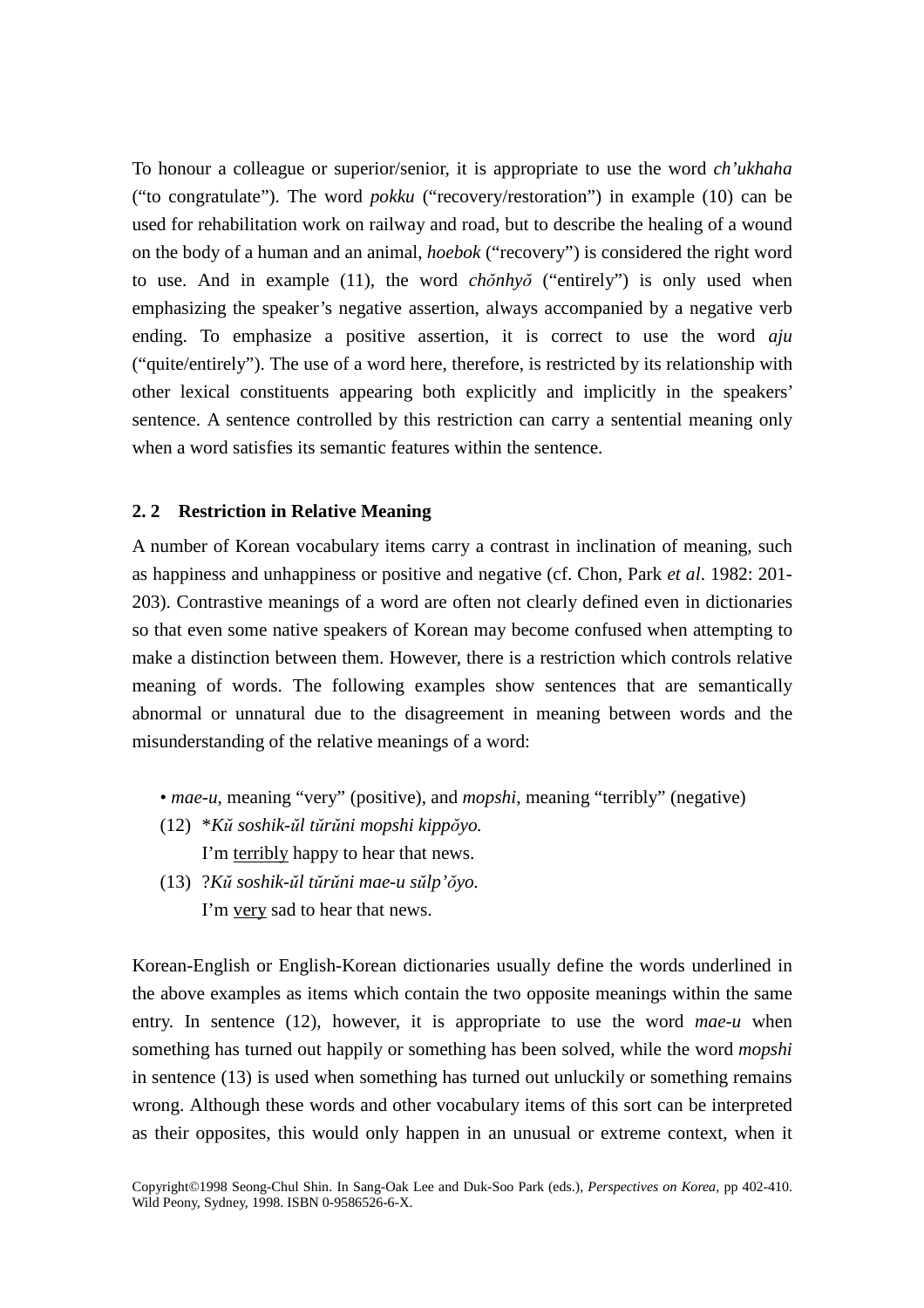would be accepted as an exceptional situation. It may be possible that certain speakers use *mae-u* to express "negative" and *mopshi* to express "positive" as in English, but this is not likely for the majority of Korean speakers in normal contexts. In a usual context, therefore, sentences (12) and (13) would be rectified as follows:

- (12)' *K*ŭ *soshik-*ŭ*l t*ŭ*r*ŭ*ni mae-u kipp*ŏ*yo.* 
	- I'm very happy to hear that news.
- (13)' *K*ŭ *soshik-*ŭ*l t*ŭ*r*ŭ*ni mopshi s*ŭ*lp'*ŏ*yo.*  I'm terribly sad to hear that news.

Two other pair words are shown below with their example sentences.

- *mach'im*, meaning "opportunely" (fortunately), and *kongkyoropkke*, meaning "unexpectedly" (unfortunately).
- (14) \**Mach'im chinagad*ŏ*n ch'a-e ch'i*ŏ*ss*ŏ*yo.*  Opportunely, [he/she] was run over by a passing-by car.
- (15) \**Konggyoropkke ch'inhan ch'in-gu hana-r*ŭ*l manass*ŏ*yo.* Unexpectedly, [I] met one of my close friends.
- (14)' *Konggyoropkke chinagad*ŏ*n ch'a-e ch'i*ŏ*ss*ŏ*yo.*  Unexpectedly [i.e., unfortunately] [he/she] was run over by a passing-by car.
- (15)' *Mach'im ch'inhan ch'in-gu hana-r*ŭ*l manass*ŏ*yo.*  Opportunely [i.e., fortunately] [I] met one of my close friends.

Although this may not happen frequently in the learner's language production in the early stage of language learning, it is highly possible to produce this type of inappropriate expression at advanced levels. This mismatch may arise partly because one word can carry opposite meanings and partly because the learner has a poor grip on the difference between Korean and English concepts of meaning.

# **2. 3 Restriction in Pattern of Expression**

This restriction involves unusual, characteristics and special features of the Korean language. In the following examples, the expressions in (16), (17) and (18) are all wrong in terms of their syntactic and semantic structures.

(16) *Mun tatkko t*ŭ*r*ŏ*wa.*

Copyright©1998 Seong-Chul Shin. In Sang-Oak Lee and Duk-Soo Park (eds.), *Perspectives on Korea*, pp 402-410. Wild Peony, Sydney, 1998. ISBN 0-9586526-6-X.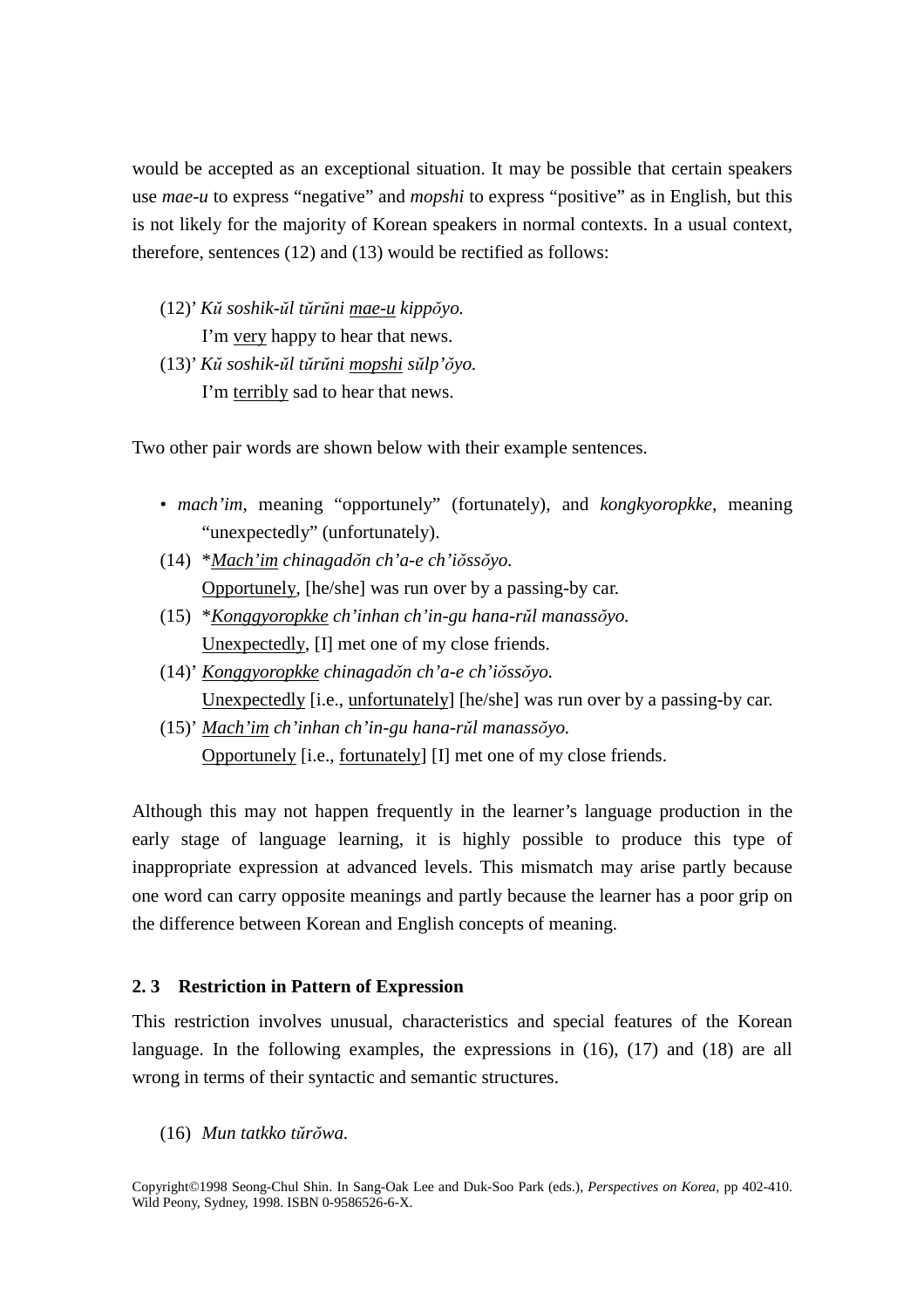[Lit.] Close the door and come in.

- (17) *Kkomjjak malgo son t*ŭ*r*ŏ*.* [Lit.] Don't move and hands up.
- (18) *Bolp'en-i an naonda.*  [Lit.] [My] ball point pen doesn't come out.

Strangely enough, however, these expressions have found general and natural acceptance with native speakers of Korean and are spoken by them in everyday situations without any hesitation. On the contrary, the expressions like those below, which are correct in syntactic relations, feel unnatural to Korean speaker, who resist speaking them:

(16)' *T*ŭ*r*ŏ*was*ŏ *mun tada.* 

[Lit] Come in and close the door.

(17)' *Son t*ŭ*lgo kkomjjakma.*

[Lit] Hands up and don't move.

(18)' *Bolp'en-*ŭ*i ink*ŭ*-ga an naonda.* 

[Lit] My] ball point pen's ink isn't coming out.

 It is understood that these expressions show urgency and intensity of a situation or an easeof utterance, without taking into account the concord relationships between the individual expressions themselves (cf. Kim 1979). Nevertheless, so long as we agree that a particular expression or language in general is composed on the basis of a social agreement between the speakers, we cannot but use an expression if it is used in the speech society without any rejection symptoms, even if that particular expression carries an illogical or irrational sentence structure. On this point, Chomsky (1965: 8) expressed a similar view when he maintained that while there are sentences that cannot be accepted in communication activities even though they are grammatical, there are many ungrammatical sentences that are smoothly accepted by the speech community.

# **2. 4 Restriction in Social Ethics**

As in other languages, there are certain Korean words concerned with social ethics, taboos, customs or traditions practised in Korean society. Some expressions which may sound quite normal to non-Korean speakers may cause a sense of shame or give an unfavourable impression in Korean-speaking society. Native speakers of Korean are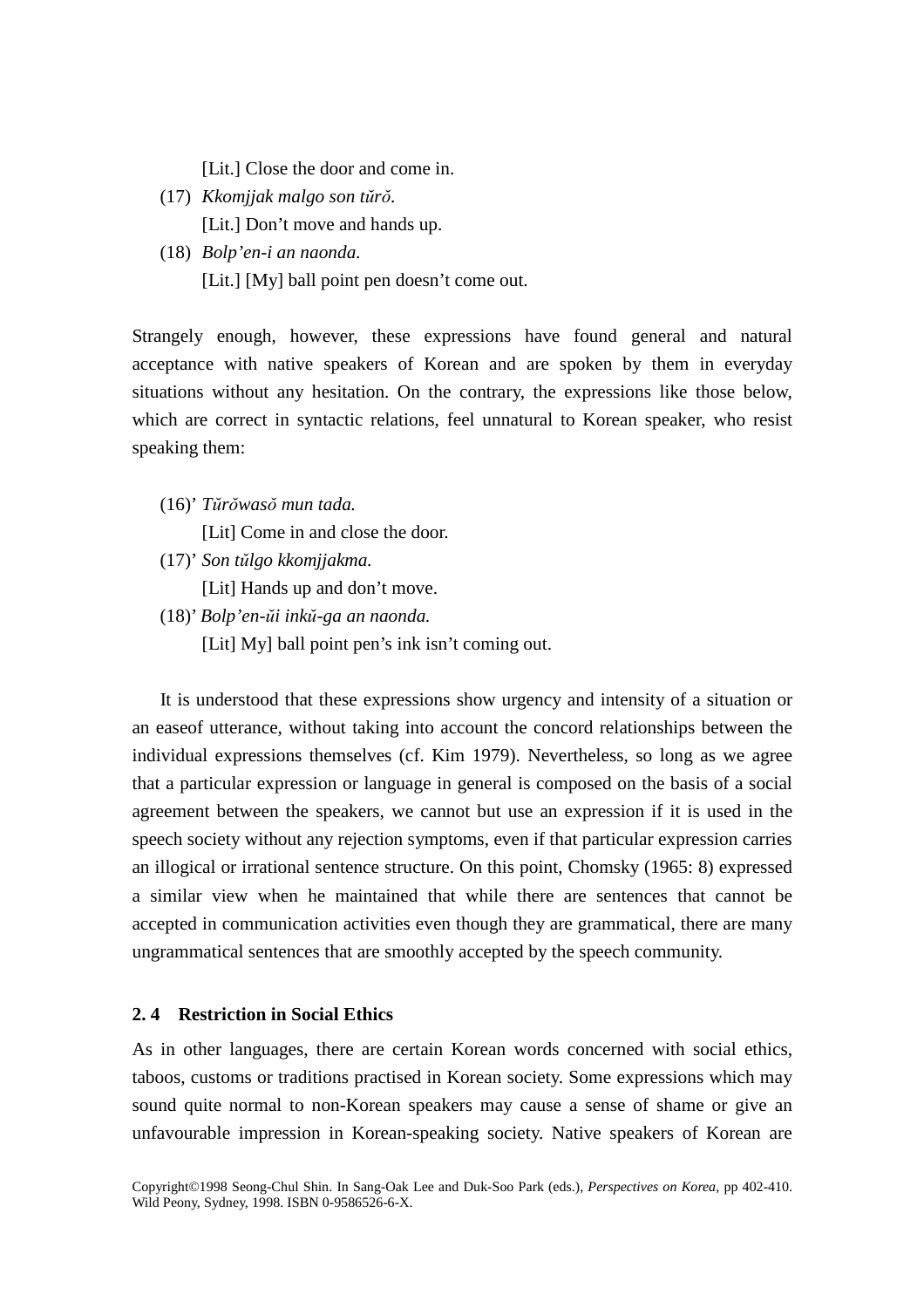thus subject to the restriction that they try to avoid using straight or direct words and instead replace them with indirect euphemistic expressions or loan words. Viewing this type of restriction as a matter of emotion and atmosphere, Ullmann (1974: 10-11) and Noh (1988: 85-86) claims this as the psychological reason for a change of a meaning. Below are some examples where the words given first are perfectly correct standard Korean, but where Korean people in general use indirect words as shown in the second sentence with an arrow:

- (19) *K*ŭ *y*ŏ*ja-n*ŭ*n ch*ŏ*shi chagayo.*  The woman's breasts are small. → *K*ŭ *y*ŏ*ja-n*ŭ*n kas*ŭ*mi chagayo.* The woman's chest/bust is small.
- (20) *K*ŭ *saram-*ŭ*n py*ŏ*ngshin-i-e-yo.*  He is a maimed man. → *K*ŭ *saram-*ŭ*n chang-ae-ja-yeyo.*  He is a disabled man.
- (21) *Ch'*ŏ*ny*ŏ*ndu-e k*ŏ*lly*ŏ*tta.*  [S/he] came down with smallpox.) → *Mama-e k*ŏ*lly*ŏ*tta.*  [S/he] came down with smallpox.)

This feature is also found with English speakers with such topics as death and bodily functions, as well as unlucky numbers—4 in Korean, 13 in English. In fact, every culture has its taboos and its own social ethics, which are not restricted to verbal communication but are also found in nonverbal communication, e.g., finger gestures.

## **2. 5 Restriction in Honorific Phase**

In Asian languages, the use of a particular vocabulary item is often restricted by the "high" and "low" relationship between speaker and hearer. As mentioned previously, Korean is a language which is "strongly class-conscious" (Chon, Park *et al*., 1982: 204) so a variety of honorific words have developed that are used in the language as the following examples show, where the plain form of a word must be replaced with the respectful or humble form indicated with the long arrows:

(22) \**Harab*ŏ*ji, nai-ga* ŏ*tt*ŏ*k'e toeseyo?* 

Copyright©1998 Seong-Chul Shin. In Sang-Oak Lee and Duk-Soo Park (eds.), *Perspectives on Korea*, pp 402-410. Wild Peony, Sydney, 1998. ISBN 0-9586526-6-X.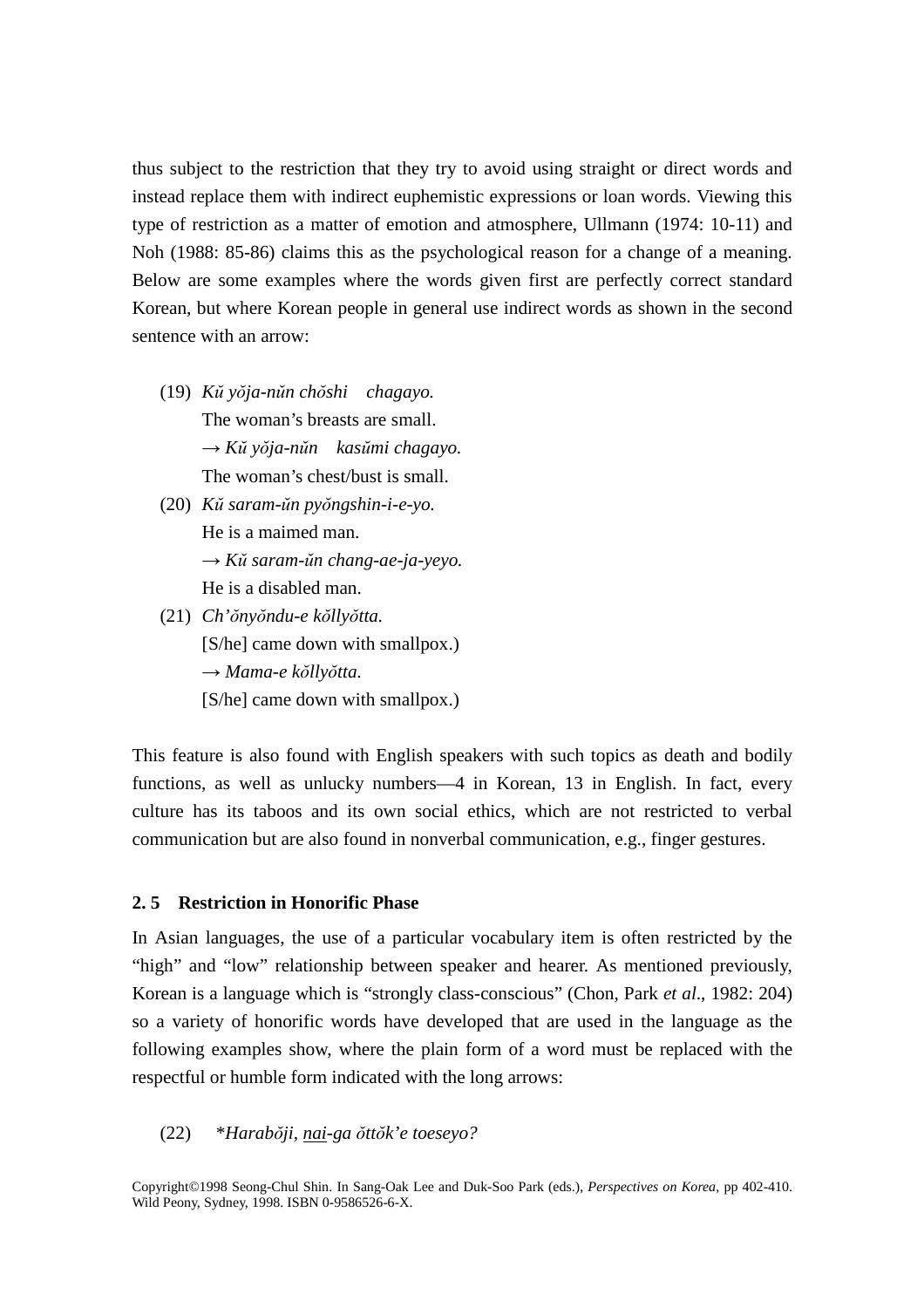[Lit] What's your age [plain word], grandpa? *nai* (plain form of "age")  $\rightarrow$  *yŏnse* (honorific term for "age")

- (23)? *Yi-paksanim, pot'ong my*ŏ*tshi-e chaseyo?* Dr Lee, what time do you usually go to bed? *cha* (plain form of verb stem "to sleep")  $\rightarrow$  *chumushi* (honorific form of verb stem "to sleep")
- (24)? *Yun-kyosunim, nae-ga haedo toegessumnikka?* Professor Yun, would you mind if I do it? *nae* (plain form of "I")  $\rightarrow$  *che* (humble form of "I")

 The restriction concerning respect words like this changes a concord relationship, as discussed before, according to such factors as the other party's age, social position, familiarity with his/her counterpart and emotion; the choice of vocabulary is also exclusive. This is one of the challenging tasks frequently faced by all learners of Korean and is perceived as one of the most difficult and probably most frequently questioned. The real challenge for learners is that these types of expression are many and varied and that many distinctions in honorific levels exist in Korean. While learners of Korean may not encounter many of these levels, it is reasonable to expect that they understand Korean honorific relationships and that they master a minimum of honorific levels.

## **3. Summary and Conclusion**

After analysis of the data collected from various sources the restrictions in word usage by Korean speakers have been classified into five categories as follows: restrictions in individual word meaning; restrictions in relative meaning between word pairs; illogical expressions that are normally used by Korean native speakers; restrictions due to social taboos; and use of the honorific systems. These features of language usage are not unique to Korean but are also found in other languages, e.g. Japanese, some being present in English as well. Some of these features, however, are peculiar to Korean and are highly contextualized. Understanding these restrictions is particularly important if we expect learners to achieve a high level of accuracy and fluency since these features highlight not only a complexity of linguistic aspects but also socio-cultural understanding.

 In the context of teaching and learning, some of the following implications should be considered: 1) including explanation of linguistic and cultural background of new

Copyright©1998 Seong-Chul Shin. In Sang-Oak Lee and Duk-Soo Park (eds.), *Perspectives on Korea*, pp 402-410. Wild Peony, Sydney, 1998. ISBN 0-9586526-6-X.